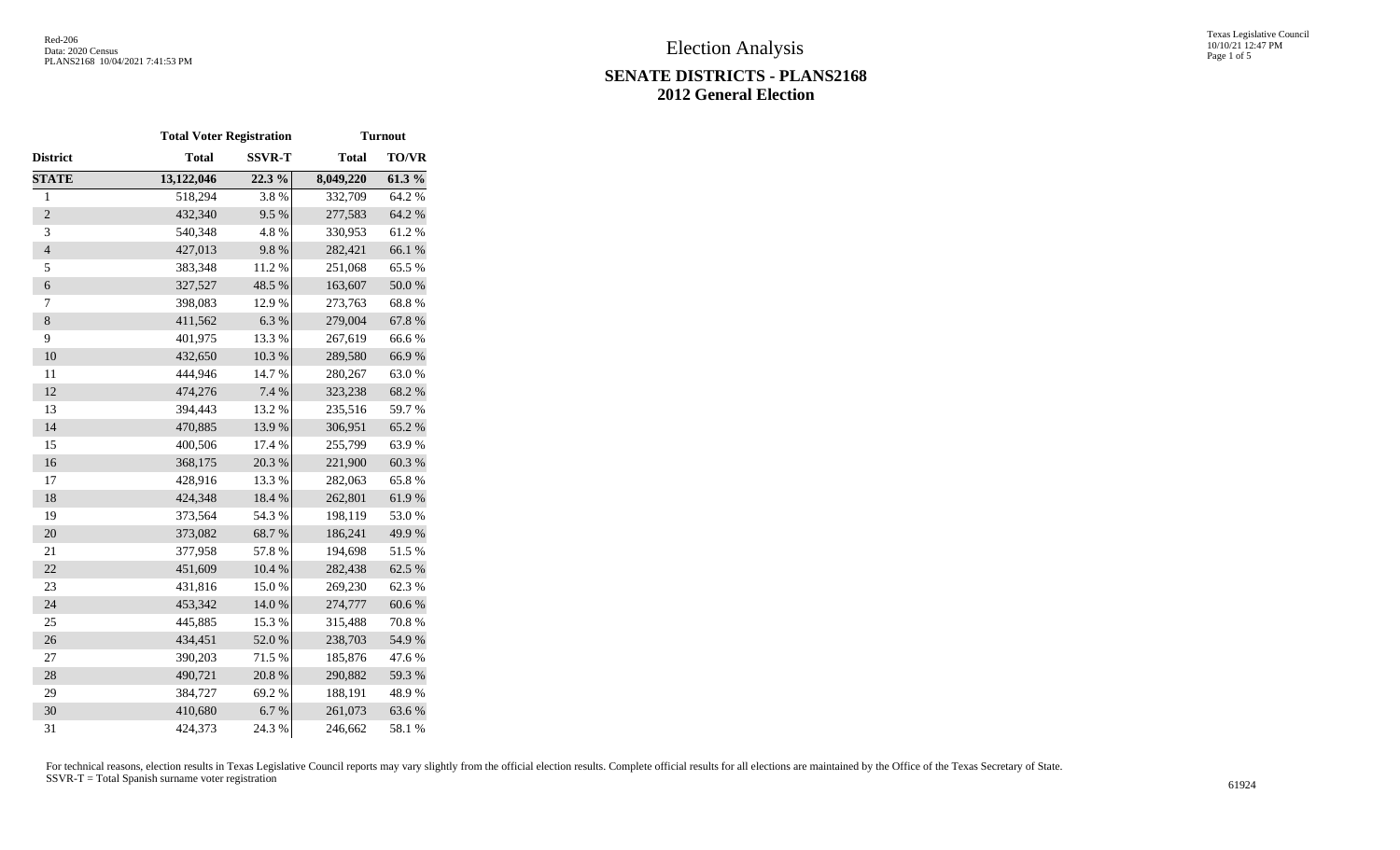### **SENATE DISTRICTS - PLANS2168 2012 General Election**

|                 |                  |        |                  |               |           |          | <b>PRESIDENT</b> |         |       |           |                  |        | <b>U.S. SEN</b>  |               |                |         |        |                  |                  | <b>RR COMM1</b>   |  |  |
|-----------------|------------------|--------|------------------|---------------|-----------|----------|------------------|---------|-------|-----------|------------------|--------|------------------|---------------|----------------|---------|--------|------------------|------------------|-------------------|--|--|
| <b>District</b> | <b>Romney-R</b>  |        | Obama-D          |               | Johnson-L |          | <b>Stein-G</b>   |         |       | Write-In- | Cruz-R           |        | Sadler-D         |               | <b>Myers-L</b> |         |        | <b>Collins-G</b> |                  | <b>Craddick-R</b> |  |  |
| <b>STATE</b>    | 4,568,788 57.1 % |        | 3,307,609 41.4 % |               | 88,539    | $1.1\%$  | 24,645           | $0.3\%$ | 7,722 | $0.1\%$   | 4,439,084 56.5 % |        | 3,194,484 40.6 % |               | 162,294        | $2.1\%$ | 67,391 | $0.9\%$          | 4,335,527 56.2 % |                   |  |  |
|                 | 239,661          | 72.5 % | 87,651           | 26.5 %        | 2,570     | $0.8\%$  | 597              | $0.2\%$ | 249   | 0.1%      | 219,792          | 67.6 % | 99,091           | 30.5 %        | 4,367          | 1.3%    | 1,724  | $0.5\%$          | 219,480          | 69.0 %            |  |  |
| 2               | 177,976          | 64.5 % |                  | 94,149 34.1 % | 2,869     | $1.0\%$  | 628              | 0.2 %   | 371   | 0.1%      | 171,384          | 63.2 % |                  | 92,424 34.1 % | 5,533          | 2.0 %   | 1,907  | 0.7%             | 170,005          | 63.9%             |  |  |
| 3               | 229,714          | 69.7 % | 96,180           | 29.2 %        | 2,563     | 0.8 %    | 617              | 0.2 %   | 521   | $0.2 \%$  | 216,052          | 66.9%  | 100,223          | 31.0 %        | 4,664          | 1.4 %   | 1,913  | 0.6%             | 206,322          | 65.4 %            |  |  |
| $\overline{4}$  | 202,881          | 72.1 % | 75,007           | 26.7 %        | 2,582     | 0.9%     | 739              | 0.3 %   | 95    | 0.0 %     | 198,746          | 71.3 % | 73,722           | 26.4 %        | 4,433          | 1.6 %   | 1,938  | 0.7%             | 196,056          | 71.3 %            |  |  |
| 5               | 160,867          | 64.6 % | 82,888           | 33.3 %        | 3,924     | 1.6 %    | 821              | 0.3%    | 624   | $0.3\%$   | 153,089          | 62.5 % | 82,383           | 33.7 %        | 7,124          | 2.9 %   | 2,194  | 0.9%             | 150,048          | 62.6 %            |  |  |
| 6               | 52,984           | 33.0 % | 105,626          | 65.8%         | 1,182     | 0.7%     | 612              | 0.4%    | 18    | 0.0 %     | 54,129           | 34.3 % | 100,202          | 63.4 %        | 2,036          | 1.3%    | 1,574  | 1.0%             | 49,464           | 31.7%             |  |  |
| 7               | 188,133          | 69.4 % | 79,567           | 29.3 %        | 2,643     | 1.0%     | 740              | 0.3%    | 70    | 0.0 %     | 186,283          | 69.2%  |                  | 76,518 28.4 % | 4,291          | 1.6 %   | 1,915  | 0.7%             | 185,433          | 70.0%             |  |  |
| 8               | 185,954          | 66.7%  |                  | 88,143 31.6 % | 3,357     | 1.2%     | 662              | 0.2 %   | 686   | 0.2 %     | 178,185          | 65.8%  |                  | 84,569 31.2 % | 6,173          | 2.3 %   | 1,974  | 0.7%             | 176,245          | 66.8%             |  |  |
| 9               | 172,539          | 64.5 % | 90,737           | 33.9%         | 3,376     | 1.3 %    | 816              | 0.3%    | 103   | 0.0 %     | 168,725          | 63.8%  |                  | 87,185 33.0 % | 6,242          | 2.4 %   | 2,282  | 0.9%             | 165,705          | 63.8%             |  |  |
| 10              | 175,089          | 60.6%  | 110,253          | 38.1 %        | 2,746     | 1.0%     | 779              | 0.3 %   | 176   | 0.1%      | 169,946          | 59.5 % | 108,556          | 38.0%         | 5,229          | 1.8%    | 2,047  | 0.7%             | 166,618          | 59.2%             |  |  |
| 11              | 181,599          | 65.1 % | 93,575           | 33.5 %        | 2,938     | 1.1 %    | 832              | $0.3\%$ | 80    | $0.0\%$   | 177,655          | 64.2%  |                  | 92,126 33.3 % | 4,903          | 1.8%    | 2,133  | 0.8 %            | 174,823          | 64.2 %            |  |  |
| 12              | 216,120          | 67.3 % | 100,021          | 31.2 %        | 3,868     | 1.2 %    | 846              | 0.3%    | 87    | 0.0 %     | 209,964          | 66.2%  | 97,365           | 30.7 %        | 7,283          | 2.3 %   | 2,438  | 0.8%             | 210,070          | 67.7 %            |  |  |
| 13              | 43,220           | 18.6%  | 187,437          | 80.5 %        | 1.357     | $0.6\%$  | 660              | 0.3%    | 28    | 0.0 %     | 44,354           | 19.3 % | 181,192          | 78.9 %        | 2,355          | 1.0%    | 1,672  | 0.7%             | 43,097           | 18.9%             |  |  |
| 14              | 103,810          | 33.8%  | 191,555          | 62.4 %        | 8,564     | 2.8%     | 2,861            | 0.9%    | 151   | 0.0 %     | 98,918           | 32.7 % | 185,614 61.4 %   |               | 13,142         | 4.3 %   | 4,775  | $1.6\%$          | 99,670           | 33.8%             |  |  |
| 15              | 106,550          | 42.2 % | 142,022          | 56.2 %        | 2,838     | 1.1%     | 1,159            | 0.5%    | 57    | 0.0 %     | 105,438          | 42.2 % | 136,928 54.9 %   |               | 4,583          | 1.8%    | 2,670  | 1.1 %            | 105,967          | 43.4 %            |  |  |
| 16              | 97,550 44.2 %    |        | 119,834          | 54.4 %        | 2,340     | 1.1%     | 673              | 0.3%    | 74    | $0.0\%$   | 95,842           | 44.3 % | 114,223          | 52.8%         | 4,686          | 2.2 %   | 1,675  | $0.8\%$          | 94,749           | 44.7 %            |  |  |
| 17              | 190,448 67.9 %   |        | 86,357           | 30.8 %        | 2,837     | $1.0\%$  | 721              | 0.3 %   | 116   | $0.0\%$   | 186,375          | 67.2%  |                  | 84,166 30.4 % | 4,697          | 1.7 %   | 1,968  | $0.7\%$          | 185,075          | 68.0%             |  |  |
| 18              | 166,546          | 63.7 % | 92,022           | 35.2 %        | 2,180     | 0.8 %    | 585              | 0.2 %   | 297   | 0.1%      | 161,014          | 62.5 % |                  | 90,740 35.2 % | 3,984          | 1.5 %   | 1,705  | 0.7%             | 157,674          | 62.2 %            |  |  |
| 19              | 83,451           | 42.5 % | 109,976 56.1 %   |               | 1,700     | 0.9%     | 606              | 0.3%    | 400   | 0.2 %     | 82,077           | 42.8%  | 103,633 54.1 %   |               | 3,794          | 2.0%    | 2,113  | 1.1%             | 78,300           | 41.6%             |  |  |
| 20              | 71,399           | 38.9%  | 110,074 59.9 %   |               | 1,452     | 0.8%     | 569              | 0.3%    | 156   | 0.1%      | 72,102           | 40.5 % | 101,607 57.0 %   |               | 2,848          | 1.6 %   | 1,602  | 0.9%             | 64,217           | 36.8%             |  |  |
| 21              | 71,625           | 37.1 % | 117,376          | 60.8 %        | 2,900     | 1.5 %    | 897              | 0.5%    | 232   | 0.1%      | 72,963           | 38.9%  | 105,781          | 56.4 %        | 5,917          | 3.2 %   | 2,891  | 1.5 %            | 64,156           | 34.9%             |  |  |
| 22              | 182,516          | 64.7 % | 95,398           | 33.8%         | 3,015     | 1.1 %    | 744              | 0.3%    | 233   | 0.1%      | 177,262          | 63.7 % |                  | 93,516 33.6 % | 5,453          | 2.0 %   | 2,020  | 0.7%             | 173,224          | 63.4 %            |  |  |
| 23              | 61,090           | 22.8%  | 204,165          | 76.3 %        | 1,842     | 0.7%     | 523              | 0.2 %   | 90    | 0.0 %     | 62,553           | 23.7 % | 195,812 74.2 %   |               | 3,981          | 1.5 %   | 1,548  | 0.6%             | 60,640           | 23.2 %            |  |  |
| 24              | 176,436          | 64.7 % | 91,044           | 33.4 %        | 3,942     | 1.4 %    | 780              | 0.3 %   | 638   | $0.2\%$   | 170,142          | 63.5 % |                  | 87,820 32.8 % | 7,731          | 2.9 %   | 2,433  | 0.9%             | 166,678          | 63.4 %            |  |  |
| 25              | 215,045          | 68.5%  | 93,417           | 29.7 %        | 4,195     | 1.3 %    | 887              | 0.3 %   | 516   | $0.2\%$   | 207,616          | 67.2 % | 90,918           | 29.4 %        | 7,908          | 2.6 %   | 2,705  | 0.9%             | 207,120          | 68.2%             |  |  |
| 26              | 92,037           | 39.1 % | 139,600          | 59.2 %        | 2,545     | 1.1%     | 963              | 0.4%    | 513   | $0.2\%$   | 90,129           | 38.7 % | 135,098          | 58.0%         | 5,043          | 2.2 %   | 2,730  | 1.2%             | 89,144           | 38.8%             |  |  |
| 27              | 70,555           | 38.3 % | 111,764          | 60.6 %        | 1,392     | $0.8 \%$ | 448              | $0.2\%$ | 210   | 0.1%      | 73,538           | 41.4 % | 98,629           | 55.5 %        | 3,390          | 1.9%    | 2,008  | 1.1 %            | 63,105           | 36.3 %            |  |  |
| 28              | 214,055          | 74.4 % | 69,681           | 24.2 %        | 3,241     | 1.1%     | 773              | 0.3 %   | 115   | 0.0 %     | 205,641          | 72.9 % | 67,939           | 24.1 %        | 6,265          | 2.2 %   | 2,295  | 0.8 %            | 199,568          | 72.0 %            |  |  |
| 29              | 64,673           | 34.4 % | 120,466 64.1 %   |               | 1,848     | $1.0\%$  | 713              | 0.4%    | 337   | $0.2\%$   | 67,131           | 37.0 % | 108,231          | 59.6 %        | 3,814          | 2.1 %   | 2,382  | 1.3%             | 58,543           | 33.1 %            |  |  |
| 30              | 181,183          | 69.9%  | 73,532           | 28.4 %        | 3,288     | 1.3 %    | 827              | 0.3%    | 247   | 0.1%      | 173,860          | 68.3%  | 72,264           | 28.4 %        | 5,940          | 2.3 %   | 2,471  | $1.0\%$          | 171,202          | 68.5 %            |  |  |
| 31              | 193,082          | 79.0%  | 48,092           | 19.7%         | 2,445     | 1.0%     | 567              | 0.2%    | 232   | 0.1%      | 188,179          | 78.3%  | 46,009           | 19.1 %        | 4,485          | 1.9%    | 1,689  | 0.7 %            | 183,129          | 77.1 %            |  |  |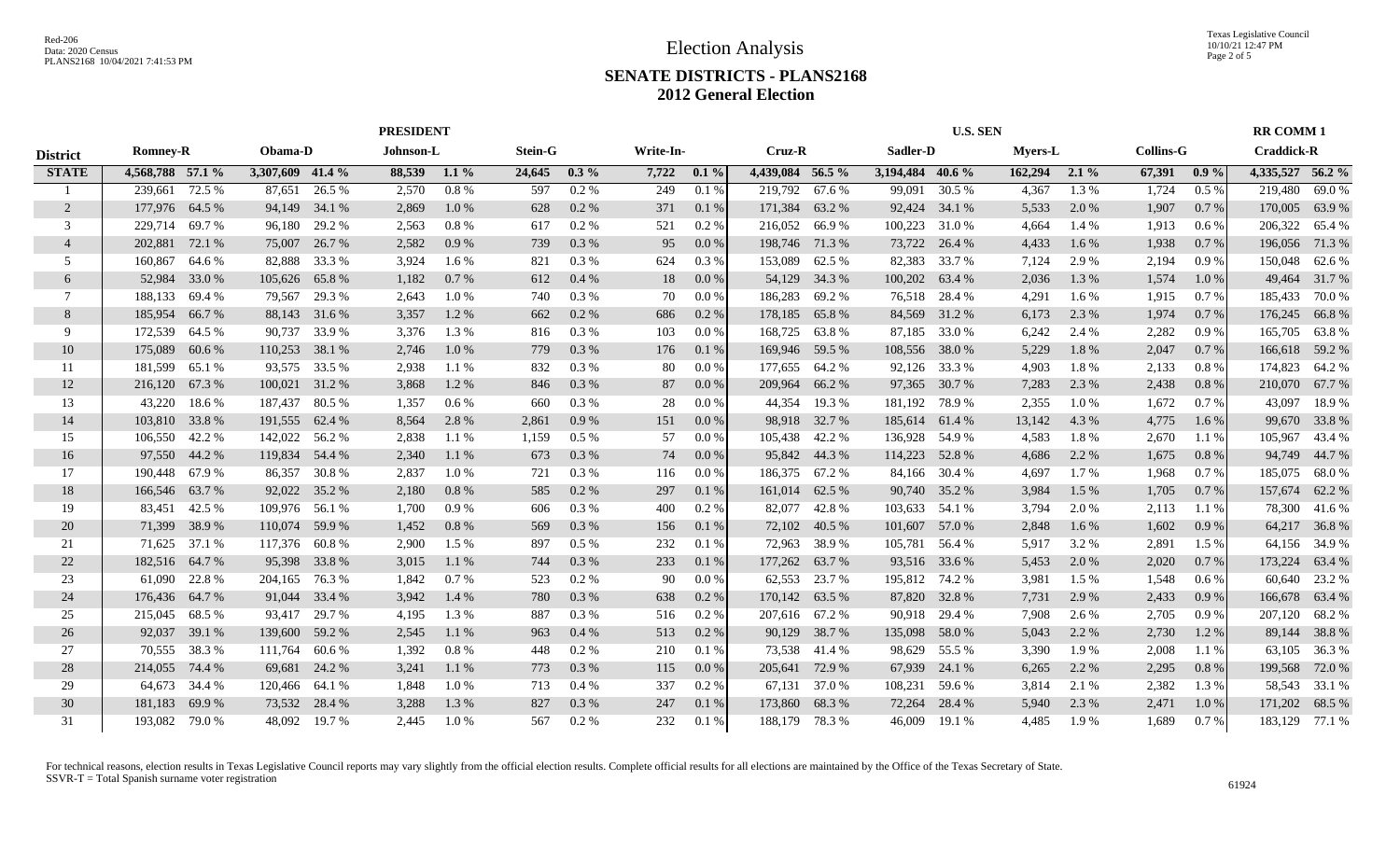Texas Legislative Council 10/10/21 12:47 PM Page 3 of 5

#### **SENATE DISTRICTS - PLANS2168 2012 General Election**

|                 | <b>RR COMM1</b>                              |        |         |         |                                            | <b>RR COMM 2</b> |                  |        |                  |               |                  |           | <b>SUP CT 2</b>  | <b>SUP CT 4</b> |                  |        |                  |               |                    |        |
|-----------------|----------------------------------------------|--------|---------|---------|--------------------------------------------|------------------|------------------|--------|------------------|---------------|------------------|-----------|------------------|-----------------|------------------|--------|------------------|---------------|--------------------|--------|
| <b>District</b> | Wall-L<br><b>Henry-D</b><br><b>Kennedy-G</b> |        |         |         | Smitherman-R<br>Perez-L<br><b>Wendel-G</b> |                  |                  |        |                  |               | <b>Willett-R</b> | Koelsch-L | <b>Devine-R</b>  |                 | Oxford-L         |        |                  |               |                    |        |
| <b>STATE</b>    | 3,057,319 39.6 %                             |        | 172,959 | $2.2\%$ | 153,632 2.0 %                              |                  | 4,536,610 73.8 % |        | 1,126,859 18.3 % |               | 486,467          | $7.9\%$   | 4,770,884 78.8 % |                 | 1,285,441 21.2 % |        | 4,598,461 75.1 % |               | $1,034,722$ 16.9 % |        |
|                 | 88,955                                       | 28.0%  | 4,546   | 1.4 %   | 5,019                                      | 1.6 %            | 228,259          | 85.6 % | 26,973           | 10.1 %        | 11,424           | 4.3 %     | 235,212          | 88.6%           | 30,309           | 11.4 % | 227,355          | 85.4 %        | 28,693             | 10.8%  |
| 2               | 86,038                                       | 32.4 % | 5,447   | 2.0 %   | 4,451                                      | 1.7 %            | 174,189          | 80.4 % |                  | 30,372 14.0 % | 12,103           | 5.6 %     | 180,348 84.1 %   |                 | 34,100           | 15.9 % | 174,157          | 80.7%         | 30,462             | 14.1 % |
| 3               | 99,824                                       | 31.6 % | 4,463   | 1.4 %   | 4.991                                      | 1.6 %            | 216,875          | 83.7 % |                  | 30,555 11.8 % | 11.791           | 4.5 %     | 224,825          | 87.1 %          | 33,425           | 12.9 % | 215,527          | 83.2%         | 32,775             | 12.6 % |
| $\overline{4}$  | 69,932                                       | 25.4 % | 4,940   | 1.8%    | 3,982                                      | 1.4 %            | 200,790          | 84.8%  | 23,140           | 9.8%          | 12,944           | 5.5 %     | 205,526 87.4 %   |                 | 29,532           | 12.6 % | 200,656 84.8 %   |               | 23,687             | 10.0%  |
| 5               | 76.517                                       | 31.9 % | 7,632   | 3.2 %   | 5.324                                      | 2.2 %            | 156,953          | 75.9 % | 33,634           | 16.3%         | 16,239           | 7.9%      | 163,923          | 80.0%           | 40,907           | 20.0 % | 157,454          | 76.3%         | 33,638             | 16.3%  |
| 6               | 101,292                                      | 64.9 % | 1,946   | 1.2%    | 3,311                                      | 2.1 %            | 53,875           | 57.2 % | 29,804           | 31.7 %        | 10,427           | 11.1 %    | 61,323           | 66.8%           | 30,422           | 33.2 % | 58,287           | 63.0%         | 21,499             | 23.2 % |
| $\tau$          | 71,649                                       | 27.0 % | 4,570   | 1.7 %   | 3.434                                      | 1.3 %            | 190,098          | 82.9%  |                  | 26,136 11.4 % | 13,052           | 5.7 %     | 195,307          | 85.7%           | 32,613           | 14.3 % | 190,896 83.2 %   |               | 25,233             | 11.0 % |
| 8               | 76,561                                       | 29.0 % | 6,754   | 2.6 %   | 4,189                                      | $1.6\%$          | 179,015 81.0 %   |        |                  | 29,216 13.2 % | 12,779           | 5.8%      | 184,667          | 83.9%           | 35,422           | 16.1%  | 179,677 80.9 %   |               | 30,724             | 13.8%  |
| 9               | 82.304 31.7 %                                |        | 6,440   | 2.5 %   | 5,362                                      | 2.1 %            | 170,045 79.7 %   |        |                  | 29,343 13.8 % | 13,928           | 6.5%      | 176,320 83.3 %   |                 | 35,234           | 16.7%  | 171,197 80.3 %   |               | 29,071             | 13.6 % |
| 10              | 104,833<br>37.2 %                            |        | 5,265   | 1.9 %   | 4,813                                      | 1.7 %            | 172,130 80.0 %   |        |                  | 29,572 13.7 % | 13,457           | 6.3%      | 178,662 83.9 %   |                 | 34,370           | 16.1 % | 172,636 80.6 %   |               | 28,920             | 13.5 % |
| 11              | 87,521                                       | 32.1 % | 5,375   | 2.0 %   | 4,535                                      | 1.7%             | 179,393          | 80.4 % | 28,837           | 12.9 %        | 14,875           | 6.7%      | 185,607          | 83.8%           | 35,869           | 16.2%  | 180,596 81.1 %   |               | 27,419             | 12.3 % |
| 12              | 86,508                                       | 27.9 % | 8,092   | 2.6 %   | 5,542                                      | 1.8%             | 214,913 80.8 %   |        | 33,929           | 12.8%         | 17,066           | 6.4%      | 221,677 84.0 %   |                 | 42,324           | 16.0%  | 214,823 80.8 %   |               | 35,508             | 13.4 % |
| 13              | 179,150                                      | 78.7 % | 2,515   | 1.1 %   | 2,935                                      | 1.3 %            | 50.745           | 44.9 % | 41,660           | 36.9%         | 20,572           | 18.2 %    | 56,201           | 51.2 %          | 53,637           | 48.8%  |                  | 51,706 46.1 % | 38,136             | 34.0 % |
| 14              | 166,758<br>56.5 %                            |        | 17,526  | 5.9%    | 11,088                                     | 3.8%             | 109,427          | 46.8%  |                  | 64,311 27.5 % | 60,192           | 25.7 %    | 120,449          | 53.1 %          | 106,398          | 46.9%  | 109,252          | 46.7%         | 65,770             | 28.1 % |
| 15              | 128,164                                      | 52.5 % | 4,883   | 2.0 %   | 5.274                                      | 2.2 %            | 112,652          | 64.6 % | 36,816           | 21.1 %        | 24,961           | 14.3 %    | 119,842 70.3 %   |                 | 50,715           | 29.7 % | 112,924          | 64.9 %        | 35,948             | 20.7 % |
| 16              | 108,179                                      | 51.1 % | 4,620   | 2.2 %   | 4,274                                      | 2.0 %            | 98,458           | 65.4 % |                  | 38,872 25.8 % | 13,332           | 8.8%      | 105,241 71.3 %   |                 | 42,263           | 28.7 % | 99,613           | 66.7 %        | 36,364             | 24.4 % |
| 17              | 77,823                                       | 28.6 % | 5,208   | 1.9%    | 3,872                                      | 1.4 %            | 190,576 82.2 %   |        | 26,808           | 11.6 %        | 14,431           | 6.2%      | 195,674 85.1 %   |                 | 34,219           | 14.9 % | 190,486 82.3 %   |               | 26,854             | 11.6 % |
| 18              | 87,691 34.6 %                                |        | 4,311   | 1.7 %   | 3,702                                      | $1.5\%$          | 164,809          | 80.5 % | 28,088           | 13.7 %        | 11,781           | 5.8 %     | 170,611 84.3 %   |                 | 31,845           | 15.7 % | 166,278 81.6 %   |               | 25,804             | 12.7 % |
| 19              | 101,941                                      | 54.1 % | 3,728   | 2.0 %   | 4,472                                      | 2.4 %            | 87,289 59.6 %    |        |                  | 45,951 31.4 % | 13,101           | 9.0%      | 95,495           | 68.3%           | 44,329           | 31.7 % |                  | 93,510 64.2 % | 37,037             | 25.4 % |
| 20              | 103,244                                      | 59.1 % | 3,039   | $1.7\%$ | 4,062                                      | 2.3 %            | 71,413 58.9 %    |        |                  | 41,688 34.4 % | 8,166            | 6.7 %     | 81,897           | 69.4 %          | 36,086           | 30.6 % |                  | 78,555 66.2 % | 29,795             | 25.1 % |
| 21              | 107,644                                      | 58.5 % | 5,650   | 3.1 %   | 6,484                                      | 3.5 %            | 72,308           | 52.0 % | 51,375           | 36.9%         | 15,396           | 11.1 %    | 84,846           | 62.7 %          | 50,405           | 37.3 % | 80,695           | 58.7 %        | 39,158             | 28.5 % |
| 22              | 89,634                                       | 32.8%  | 5,659   | 2.1 %   | 4,791                                      | 1.8%             | 179,123          | 80.0 % | 31,951           | 14.3 %        | 12,953           | 5.8 %     | 186,324 83.8 %   |                 | 36,042           | 16.2 % | 179,587          | 80.5 %        | 31,790             | 14.2 % |
| 23              | 192,373                                      | 73.8%  | 3,982   | 1.5 %   | 3,830                                      | 1.5 %            | 65,693           | 48.7 % | 52,820           | 39.1 %        | 16,509           | 12.2 %    | 73,003           | 55.7 %          | 57,981           | 44.3 % |                  | 67,182 50.5 % | 48,900             | 36.8%  |
| 24              | 82,443 31.4 %                                |        | 8,228   | 3.1 %   | 5,613                                      | 2.1 %            | 172,825          | 76.5 % |                  | 37,343 16.5 % | 15,791           | 7.0 %     | 179,783          | 81.0%           | 42,268           | 19.0 % | 173,717 77.3 %   |               | 35,984             | 16.0%  |
| 25              | 81,273                                       | 26.8%  | 9,062   | 3.0 %   | 6,226                                      | 2.1 %            | 216,100          | 78.8 % |                  | 35,855 13.1 % | 22,226           | 8.1%      | 221,258          | 82.4 %          | 47,149           | 17.6 % | 216,445          | 78.8 %        | 37,028             | 13.5 % |
| 26              | 129,510                                      | 56.4 % | 5,051   | 2.2 %   | 5,837                                      | 2.5 %            | 100,918 55.2 %   |        | 59,083           | 32.3 %        | 22,738           | 12.4 %    | 109,670          | 63.9%           | 61,867           | 36.1 % | 107,615 58.9 %   |               | 49,640             | 27.2 % |
| 27              | 102,003                                      | 58.6%  | 3,417   | 2.0 %   | 5,487                                      | 3.2 %            | 70,844 56.2 %    |        | 47,485           | 37.7 %        | 7,618            | 6.0%      |                  | 84,306 68.3 %   | 39,086           | 31.7 % | 79,883           | 64.4 %        | 34,035             | 27.4 % |
| 28              | 66,151                                       | 23.9 % | 5,982   | 2.2 %   | 5,355                                      | 1.9 %            | 205,939          | 83.3%  | 30,266           | 12.2 %        | 11,063           | 4.5 %     | 213,835          | 87.3%           | 31,228           | 12.7 % | 206,942 84.0 %   |               | 28,361             | 11.5 % |
| 29              | 107,480                                      | 60.8%  | 4,165   | 2.4 %   | 6,474                                      | 3.7 %            | 67,622           | 48.0%  | 58,630           | 41.6 %        | 14,664           | 10.4 %    | 83,815           | 61.2%           | 53,045           | 38.8%  |                  | 77,494 56.5 % | 41,470             | 30.3 % |
| 30              | 67,835                                       | 27.1 % | 6,068   | 2.4 %   | 4,967                                      | 2.0 %            | 176,392 81.8 %   |        | 25,518           | 11.8%         | 13,789           | 6.4 %     | 182,359          | 85.0%           | 32,150           | 15.0 % | 176,442 81.8 %   |               | 26,426             | 12.2 % |
| 31              | 46,089                                       | 19.4 % | 4,395   | 1.9%    | 3,936                                      | $1.7\%$          | 186,942 87.0 %   |        | 20,828           | 9.7 %         | 7,099            | 3.3 %     | 192,878 90.5 %   |                 | 20,201           | 9.5%   | 186,874 87.6 %   |               | 18,593             | 8.7%   |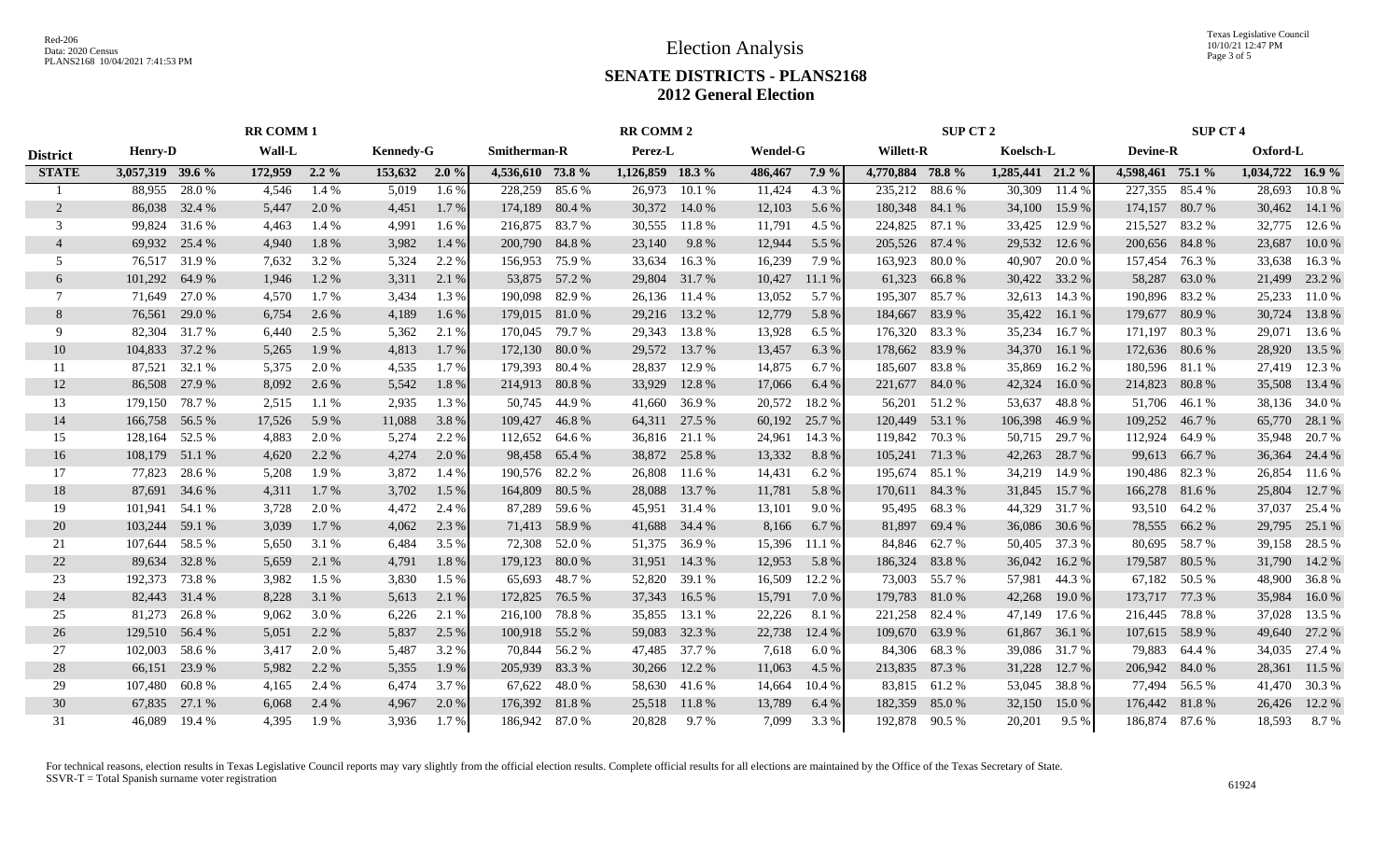Texas Legislative Council 10/10/21 12:47 PM Page 4 of 5

### **SENATE DISTRICTS - PLANS2168 2012 General Election**

|                 | <b>SUP CT 4</b> |                        |                  |        | SUP CT 6                |               |         |                                      |         |         |                  | <b>CCA PRES JUDGE</b> |                  |               |         | CCA <sub>7</sub> |                  |                  |                  |               |
|-----------------|-----------------|------------------------|------------------|--------|-------------------------|---------------|---------|--------------------------------------|---------|---------|------------------|-----------------------|------------------|---------------|---------|------------------|------------------|------------------|------------------|---------------|
| <b>District</b> |                 | Hecht-R<br>Waterbury-G |                  |        | <b>Petty-D</b><br>Ash-L |               |         | <b>Chisholm-G</b><br><b>Keller-R</b> |         |         | <b>Hampton-D</b> |                       | Stott-L          |               |         | <b>Hervey-R</b>  |                  | <b>Bennett-L</b> |                  |               |
| <b>STATE</b>    | 491,980         | $8.0\%$                | 4,126,568 53.7 % |        | 3,219,526 41.9 %        |               | 234,104 | $3.0\%$                              | 101,448 | $1.3\%$ | 4,256,043 55.5 % |                       | 3,163,478 41.2 % |               | 250,374 | $3.3\%$          | 4,686,332 77.9 % |                  | 1,330,912 22.1 % |               |
|                 | 10,286          | 3.9 %                  | 210,198          | 66.6 % | 93.565                  | 29.7 %        | 8,166   | 2.6 %                                | 3,629   | 1.2%    | 215,513          | 68.4 %                | 90,937           | 28.9%         | 8,585   | 2.7 %            | 227,735          | 86.0%            |                  | 37,154 14.0 % |
|                 | 11,204          | 5.2 %                  | 162,189          | 61.4 % | 90,914                  | 34.4 %        | 7,881   | 3.0 %                                | 3,197   | 1.2 %   | 165,749          | 62.8%                 |                  | 89,566 34.0 % | 8,500   | 3.2 %            | 176,561          | 82.6 %           | 37,100           | 17.4 %        |
| 3               | 10,845          | 4.2 %                  | 197,368          | 62.9%  | 104,091                 | 33.2 %        | 7,996   | 2.6 %                                | 4,083   | 1.3%    | 202,872          | 64.8%                 | 102,207          | 32.6 %        | 8,215   | 2.6 %            | 216,344          | 84.1 %           | 40,753           | 15.9%         |
| $\overline{4}$  | 12,184          | 5.2 %                  | 189,509          | 69.2 % | 74,495                  | 27.2 %        | 6,868   | 2.5 %                                | 2,921   | 1.1%    | 192,733          | 70.5 %                | 73,273           | 26.8%         | 7,474   | 2.7 %            | 203,094          | 86.7%            | 31,216           | 13.3 %        |
| 5               | 15,365          | 7.4 %                  | 141,902          | 59.6 % | 82,052                  | 34.4 %        | 10,742  | 4.5 %                                | 3,508   | 1.5 %   | 146,315          | 61.5%                 | 80,124           | 33.7 %        | 11,285  | 4.7 %            | 159,142          | 78.3 %           | 44,170           | 21.7 %        |
| 6               | 12,797          | 13.8 %                 | 46,759           | 30.1 % | 103,701                 | 66.8%         | 2,717   | $1.7\%$                              | 2,175   | 1.4 %   |                  | 49,014 31.6 %         | 103,164          | 66.4 %        | 3,086   | 2.0 %            | 60,825           | 66.6 %           | 30,502           | 33.4 %        |
| 7               | 13,215          | 5.8%                   | 178,299          | 67.6 % | 76,780                  | 29.1 %        | 6,160   | 2.3 %                                | 2,363   | 0.9%    | 180,436          | 68.5%                 | 76,364           | 29.0 %        | 6,510   | 2.5 %            | 193,093 85.4 %   |                  | 32,983           | 14.6 %        |
| 8               | 11,819          | 5.3 %                  | 169,483          | 64.5 % |                         | 81,733 31.1 % | 8,807   | 3.4 %                                | 2,626   | $1.0\%$ | 172,227          | 65.7%                 |                  | 80,414 30.7 % | 9,434   | 3.6 %            | 181,040 83.2 %   |                  | 36,497           | 16.8%         |
| 9               | 12,879          | 6.0%                   | 158,521          | 61.3%  | 87,686                  | 33.9 %        | 9,084   | 3.5 %                                | 3,451   | 1.3 %   | 164,161          | 63.5 %                |                  | 84,587 32.7 % | 9,722   | 3.8%             | 173,498 82.6 %   |                  |                  | 36,585 17.4 % |
| 10              | 12,514          | 5.8 %                  | 158,917          | 56.8%  | 109,568                 | 39.1 %        | 7,869   | 2.8 %                                | 3,593   | 1.3 %   | 164,399          | 58.8%                 | 106,652 38.2 %   |               | 8,442   | 3.0 %            | 174,862 82.5 %   |                  | 37,039           | 17.5 %        |
| 11              | 14,610          | 6.6 %                  | 166,808          | 61.6 % | 93,750                  | 34.6 %        | 7,162   | 2.6 %                                | 3,054   | 1.1 %   | 170,960          | 63.2%                 | 91,751           | 33.9 %        | 7,743   | 2.9 %            | 183,008          | 83.1 %           | 37,329           | 16.9%         |
| 12              | 15,398          | 5.8 %                  | 201,895          | 65.3%  | 93,502                  | 30.2 %        | 10,387  | 3.4 %                                | 3,604   | $1.2\%$ | 204,676          | 66.4 %                | 92,644           | 30.0 %        | 11,055  | 3.6 %            | 218,544 83.1 %   |                  | 44,539           | 16.9%         |
| 13              | 22,217          | 19.8%                  | 40,263           | 17.7 % | 182,106                 | 80.2%         | 2,869   | 1.3%                                 | 1,717   | 0.8%    | 41,461           | 18.3%                 | 182,327          | 80.4 %        | 3,096   | 1.4 %            |                  | 55,321 51.4 %    | 52,205           | 48.6%         |
| 14              | 58,974          | 25.2 %                 | 93,700           | 31.8%  | 177,859                 | 60.4 %        | 17,045  | 5.8 %                                | 5,999   | 2.0 %   | 95,712           | 32.6 %                | 179,712 61.2 %   |               | 18,440  | 6.3%             | 117,926 53.1 %   |                  | 103,956          | 46.9%         |
| 15              | 25,093          | 14.4 %                 | 99,142           | 40.8%  | 134,470                 | 55.4 %        | 6,139   | 2.5 %                                | 3,162   | 1.3 %   | 99,526           | 41.1 %                | 136,233          | 56.2 %        | 6,666   | 2.7 %            | 117,756 69.9 %   |                  | 50,796           | 30.1 %        |
| 16              | 13,360          | 8.9%                   | 89,582           | 42.4 % | 112,660                 | 53.4 %        | 6,348   | 3.0 %                                | 2,470   | 1.2 %   | 91,054           | 43.2 %                | 112,765          | 53.6 %        | 6,728   | 3.2 %            | 103,434          | 70.4 %           | 43,463           | 29.6 %        |
| 17              | 14,124          | 6.1 %                  | 176,688          | 65.4 % | 83,960                  | 31.1 %        | 6,905   | 2.6 %                                | 2,629   | 1.0 %   | 178,682          | 66.2%                 | 83,904           | 31.1 %        | 7,304   | 2.7 %            | 192,835          | 84.5 %           | 35,479           | 15.5 %        |
| 18              | 11,584          | 5.7 %                  | 150,755          | 59.9 % |                         | 92,312 36.7 % | 5,818   | 2.3 %                                | 2,628   | 1.0 %   | 155,479          | 61.8%                 |                  | 89,992 35.8 % | 6,028   | 2.4 %            | 167,917 83.2 %   |                  | 33,951           | 16.8%         |
| 19              | 15,216          | 10.4 %                 | 72,557           | 38.6 % | 107,866 57.4 %          |               | 4,837   | 2.6 %                                | 2.634   | 1.4 %   | 79,460           | 42.4 %                | 102,818 54.8 %   |               | 5,264   | 2.8%             |                  | 95,466 69.4 %    | 42,159           | 30.6 %        |
| 20              | 10,316          | 8.7%                   | 61,323           | 35.3 % | 105,523 60.8 %          |               | 4,392   | 2.5 %                                | 2,315   | 1.3 %   |                  | 65,208 37.6 %         | 102,925 59.4 %   |               | 5,141   | 3.0 %            |                  | 81,036 69.2 %    | 36,029           | 30.8 %        |
| 21              | 17,539          | 12.8%                  | 59,884           | 32.8%  | 111,710                 | 61.1 %        | 7,771   | 4.3 %                                | 3,462   | 1.9 %   | 65,976           | 36.1 %                | 108,674          | 59.5 %        | 7,981   | 4.4 %            | 83,887           | 62.1 %           | 51,283           | 37.9 %        |
| 22              | 11,795          | 5.3 %                  | 164,507          | 60.5 % | 95,370                  | 35.1 %        | 8,361   | 3.1 %                                | 3,580   | 1.3 %   | 170,434          | 62.8%                 | 92,157           | 33.9 %        | 8,920   | 3.3 %            | 181,967          | 82.2 %           | 39,419           | 17.8%         |
| 23              | 16,947          | 12.7 %                 | 56,207           | 21.6 % | 196,448                 | 75.5 %        | 5,293   | 2.0 %                                | 2,263   | 0.9%    | 58,467           | 22.5 %                | 195,926          | 75.4 %        | 5,565   | 2.1 %            | 72,109           | 55.2 %           | 58,502           | 44.8 %        |
| 24              | 14,896          | 6.6 $%$                | 157,219          | 60.2%  | 89,148                  | 34.1 %        | 11,184  | 4.3 %                                | 3,815   | $1.5\%$ | 164,924          | 63.1 %                | 84,725           | 32.4 %        | 11,615  | 4.4 %            | 176,726 79.5 %   |                  |                  | 45,645 20.5 % |
| 25              | 21,210          | 7.7 %                  | 198,408          | 65.4 % | 89,677                  | 29.6 %        | 11,281  | 3.7 %                                | 3,919   | 1.3 %   | 203,726          | 67.4 %                | 86,653           | 28.6 %        | 12,103  | 4.0%             | 219,103 82.1 %   |                  | 47,621           | 17.9 %        |
| 26              | 25,577          | 14.0 %                 | 82,368           | 35.9%  | 137,870                 | 60.1 %        | 5,837   | 2.5 %                                | 3,309   | 1.4 %   | 89,689           | 39.2 %                | 132,503          | 57.9 %        | 6,652   | 2.9 %            | 110,438          | 65.7 %           | 57,646           | 34.3 %        |
| 27              | 10,105          | 8.1 %                  | 59,745           | 34.5 % | 105,307                 | 60.8%         | 5,428   | 3.1 %                                | 2,693   | $1.6\%$ | 65,273           | 37.8%                 | 102,023          | 59.1 %        | 5,392   | 3.1 %            |                  | 82,552 67.1 %    | 40,462           | 32.9 %        |
| 28              | 10,927          | 4.4 %                  | 190,082          | 69.1 % | 70,916                  | 25.8 %        | 9,441   | 3.4 %                                | 4,633   | $1.7\%$ | 194,390          | 70.8%                 | 69,914           | 25.5 %        | 10,286  | 3.7 %            | 208,774 85.5 %   |                  | 35,444           | 14.5 %        |
| 29              | 18,097          | 13.2 %                 | 54,624           | 31.0 % | 111,901                 | 63.5 %        | 5,627   | 3.2 %                                | 4,036   | 2.3 %   | 60,071           | 34.2 %                | 109,544          | 62.3 %        | 6,252   | 3.6 %            |                  | 84,329 61.9%     | 52,001           | 38.1 %        |
| 30              | 12,930          | 6.0%                   | 164,233          | 66.0%  |                         | 72,518 29.1 % | 8,529   | 3.4 %                                | 3,714   | 1.5 %   | 168,626          | 67.8%                 | 70,841           | 28.5 %        | 9,140   | 3.7 %            | 178,668 83.6 %   |                  | 35,063           | 16.4 %        |
| 31              | 7,957           | 3.7 %                  | 173,433          | 73.8 % | 50,068                  | 21.3 %        | 7,160   | 3.0 %                                | 4,266   | 1.8%    | 178,830          | 76.2 %                | 48,159           | 20.5 %        | 7,750   | 3.3 %            | 188,342 88.7 %   |                  | 23,921           | 11.3 %        |